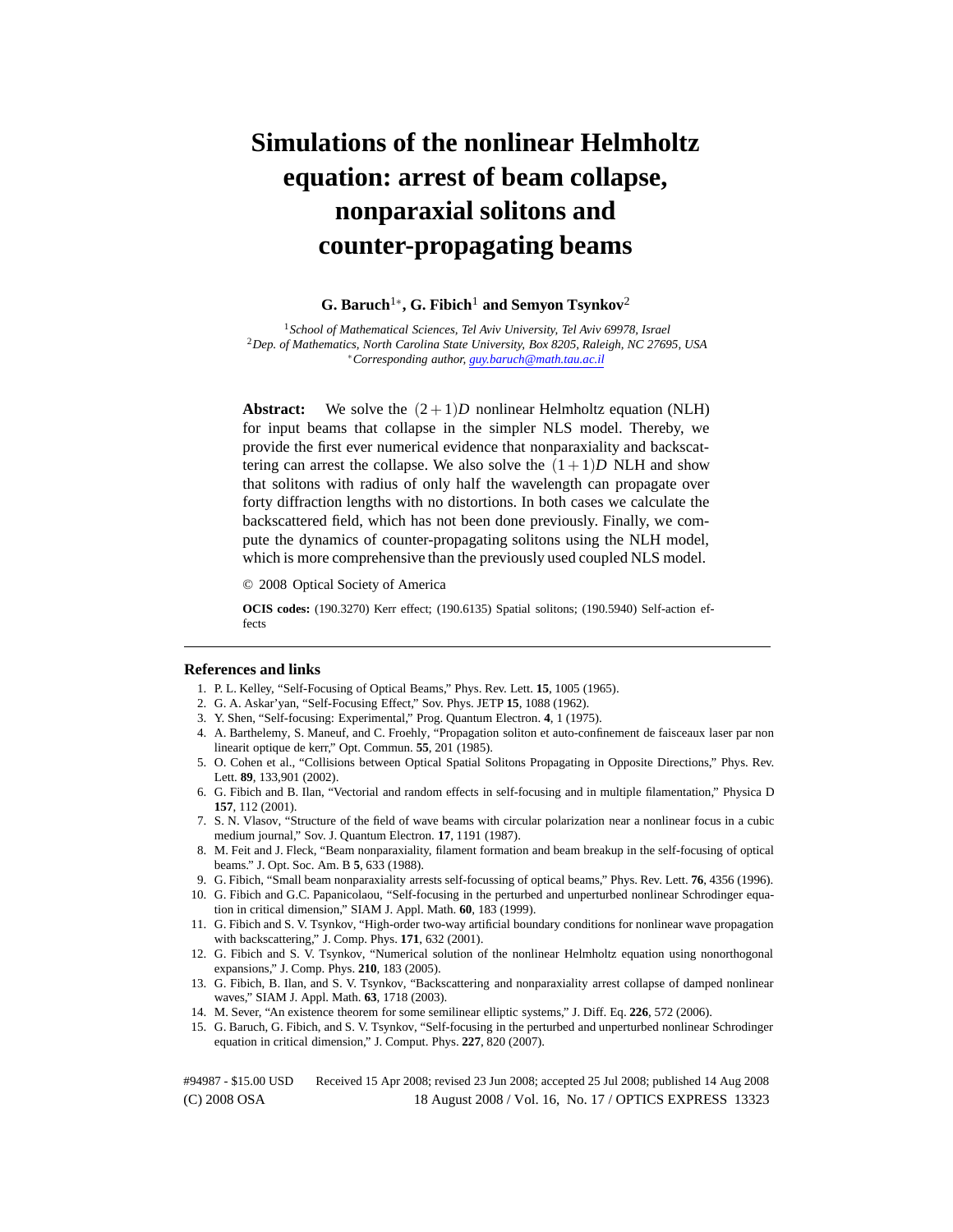- 16. W. Chen and D. L. Mills, "Optical response of a nonlinear dielectric film," Phys. Rev. B **35**, 524 (1987).
- 17. P. Chamorro-Posada, G. McDonald, and G. New, "Non-paraxial solitons," J. Mod. Opt. **45**, 1111 (1998).
- 18. C.-P. P., M. G.S., and G. New, "Non-paraxial beam propagation methods," Opt. Commun. **192**, 1 (2001).
- 19. J. M. Christian, G. S. McDonald, and P. Chamorro-Posada, "Helmholtz bright and boundary solitons," J. of Phys. A: Math. Theor. **40**, 1545 (2007).
- 20. J. M. Christian, G. S. McDonald, , R. Potton, and P. Chamorro-Posada, "Helmholtz solitons in power-law optical materials," Phys. Rev. A **76**, 033,834 (2007).
- 21. S. Chi and Q. Gou, "Vector theory of self-focusing of an optical beam in Kerr media," Opt. Lett. **20**, 1598 (2001).

The nonlinear Schrödinger equation (NLS) is the canonical model in nonlinear optics for propagation of intense laser beams in isotropic Kerr media. In the case of propagation through a bulk medium, Kelley [1] used the 2*D* NLS to predict the possibility of a catastrophic collapse of beams whose input power is above the *critical power for collapse*. In the case of propagation through planar waveguides, the 1D NLS was used to predict the existence of spatial solitons [2]. Both beam collapse in bulk medium and spatial solitons in planar waveguides were observed in experiments [3, 4]. More recently, configurations of two counter-propagating beams were modeled by two coupled NLS equations [5].

In nonlinear optics, the NLS is derived from the nonlinear Maxwell equations via a series of approximations. First, if the electric field is monochromatic and third harmonic generation is neglected, Maxwell's equations reduce to the vector nonlinear Helmholtz equation (NLH). If the field is also linearly polarized, the vector NLH reduces to the scalar NLH [6]. Finally, the NLS is derived from the scalar NLH using the paraxial approximation, which is valid when the beam radius is sufficiently large compared with the wavelength. As, however, the 2*D* NLS predicts that the beam radius shrinks to zero at collapse, the paraxial approximation breaks down at this point. In the case of spatial 1*D* solitons, the paraxial approximation sets a lower limit on the soliton radius.

The singular behavior of the 2*D* NLS solutions for collapsing beams is non-physical. Therefore, an important question is whether the singularity formation is already arrested by taking one step back in the aforementioned series of approximations and employing the scalar NLH model, or only in a more comprehensive model. Both the mathematical analysis and simulations of the scalar NLH have proved to be considerably more difficult than for the NLS, since for the NLH one solves a nonlinear boundary-value problem, whereas the NLS requires solving an initial value problem. An additional computational obstacle is that unlike the NLS, which governs the slowly varying envelope, the NLH has to be approximated with sub-wavelength resolution. For these reasons, the question of collapse in the scalar NLH model was not fully answered for over 40 years.

Previously, numerical simulations and asymptotic analysis [7, 8, 9] suggested that nonparaxiality arrests the collapse in bulk medium. These studies, however, applied various simplifying approximations to the scalar NLH. In particular, they considered only forward traveling waves and completely neglected the backscattered field. Even though backscattering is generally believed to be "small", it may still significant affect the overall propagation, because collapse dynamics in the 2*D* cubic NLS is extremely sensitive to small perturbations [10].

To study the arrest of collapse in the scalar NLH with no simplifying assumptions (and in particular, with the backscattering included), Fibich and Tsynkov developed a fixed-point iterative numerical method for solving the NLH as genuine boundary value problem [11, 12], which is based on freezing the nonlinearity at each iteration. This method converged for input powers below the critical power for collapse  $P_{cr}$ , but diverged for input powers higher than  $P_{cr}$ . It was unclear, however, whether the divergence above  $P_{cr}$  was due to limitations of the numerical method, or because collapse is not arrested in the scalar NLH model. Subsequently, the method of [11, 12] was used to show numerically the arrest of collapse in the linearly-damped scalar NLH [13]. In that work, however, the magnitude of damping was much larger than in actual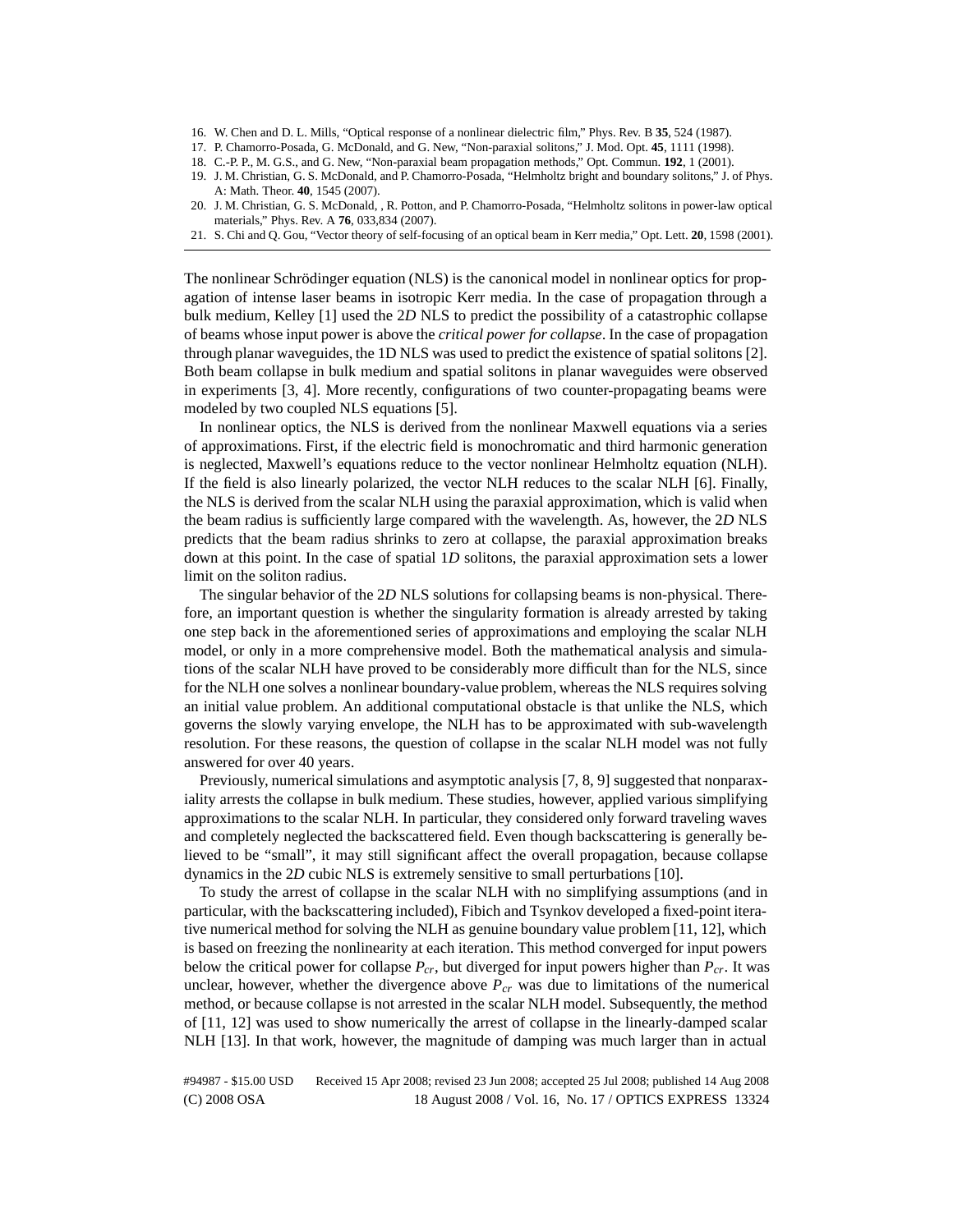

Fig. 1. The physical setup: A: single beam, B: counter-propagating beams. C: A schematic of the upstream BC at  $z = Z_{\text{max}} + \delta$ , which freely admits all forward propagating waves (red). D: A schematic of the downstream BC at  $z = -\delta$ , which freely admits all the backward propagating waves (blue) to pass, and also specifies the (forward moving) incoming beam.

physical settings, and could not be reduced to zero. More recently, Sever proved existence of solutions (and hence arrest of collapse) in the scalar NLH with self-adjoint boundary conditions [14]. The proof in [14], however, relies heavily on self-adjointness, whereas propagating fields satisfy radiation boundary conditions (BCs), which are non self-adjoint. Therefore, until now, there has been no conclusive evidence that the collapse is arrested in the scalar NLH model.

In [15], we studied numerically the  $(0+1)D$  NLH, which models the propagation of plane waves in a Kerr medium. In this case, the solution always exists, but becomes non-unique (bistable) above a certain input power threshold [16]. Numerically, we observed that the fixedpoint frozen nonlinearity method of [11, 12] converges for low input powers, but diverges for higher powers which are still below the threshold for non-uniqueness. This indicates that the divergence of the fixed-point frozen nonlinearity method is due to the numerical methodology itself, rather than to non-uniqueness or non-existence of the solutions. Therefore, an alternative iterative solver, based on Newton's method, was constructed and shown to have much better convergence properties. In this Letter, we extend the Newton-based method of [15] to the multi-dimensional case. The resulting technique enables us to solve the  $(2+1)D$  NLH for input powers above *Pcr*. Hence, we obtain the first ever computational evidence that the collapse of the beam is indeed arrested in the scalar NLH model. We also calculate the field backscattered from the domain. Moreover, we solve the  $(1+1)D$  NLH for a "nonparaxial" soliton with radius equal to half a wavelength, and observe that it propagates virtually unchanged over 40 diffraction lengths. This indicates that such beams are still in the paraxial regime. Finally, we solve the  $(1+1)D$  NLH for two counter-propagating beams and compare the results to those obtained using the coupled NLS model.

The propagation of linearly polarized, continuous wave beams in isotropic Kerr media is governed by the scalar nonlinear Helmholtz equation:

$$
E_{zz}(z, \mathbf{x}_{\perp}) + \Delta_{\perp} E + k_0^2 \left( 1 + (2n_2/n_0) |E|^2 \right) E = 0, \tag{1}
$$

where  $E$  is the electric field,  $k_0$  is the linear wavenumber,  $n_0$  is the linear index of refraction and *n*<sub>2</sub> is the Kerr coefficient. In the bulk medium  $(2+1)D$  case  $\mathbf{x}_{\perp} = (x, y)$  and  $\Delta_{\perp} = \partial_x^2 + \partial_y^2$ ; in the planar waveguide  $(1+1)D$  case  $\mathbf{x}_{\perp} = x$  and  $\Delta_{\perp} = \partial_x^2$ . We consider an incoming beam traveling in the positive *z* direction (henceforth "forward" or "right") impinging on a finitelength Kerr material slab at the  $z = 0$  interface and exiting the Kerr medium at the  $z = Z_{\text{max}}$ interface, see Fig. 1(A). A portion of the field may be reflected by the interfaces at  $z = 0$  or  $z = Z_{\text{max}}$ , or backscattered inside the Kerr medium, because of the variations of the index of refraction induced by the forward-propagating beam. To derive the NLS, the standard approach is to represent the field as  $E = Ae^{ik_0z}$ , where the envelope *A* is assumed slowly varying. Using the standard rescaling  $\tilde{\mathbf{x}}_{\perp} = \mathbf{x}_{\perp}/r_0$ ,  $\tilde{z} = z/2L_{DF}$  and  $\tilde{A}(\tilde{z}, \tilde{\mathbf{x}}_{\perp}) = \sqrt{2n_2/n_0r_0k_0 \cdot A(z, \mathbf{x}_{\perp})}$ , where  $r_0$  is the input beam radius and  $L_{DF} = k_0 r_0^2$  is the diffraction length, the NLH can be written in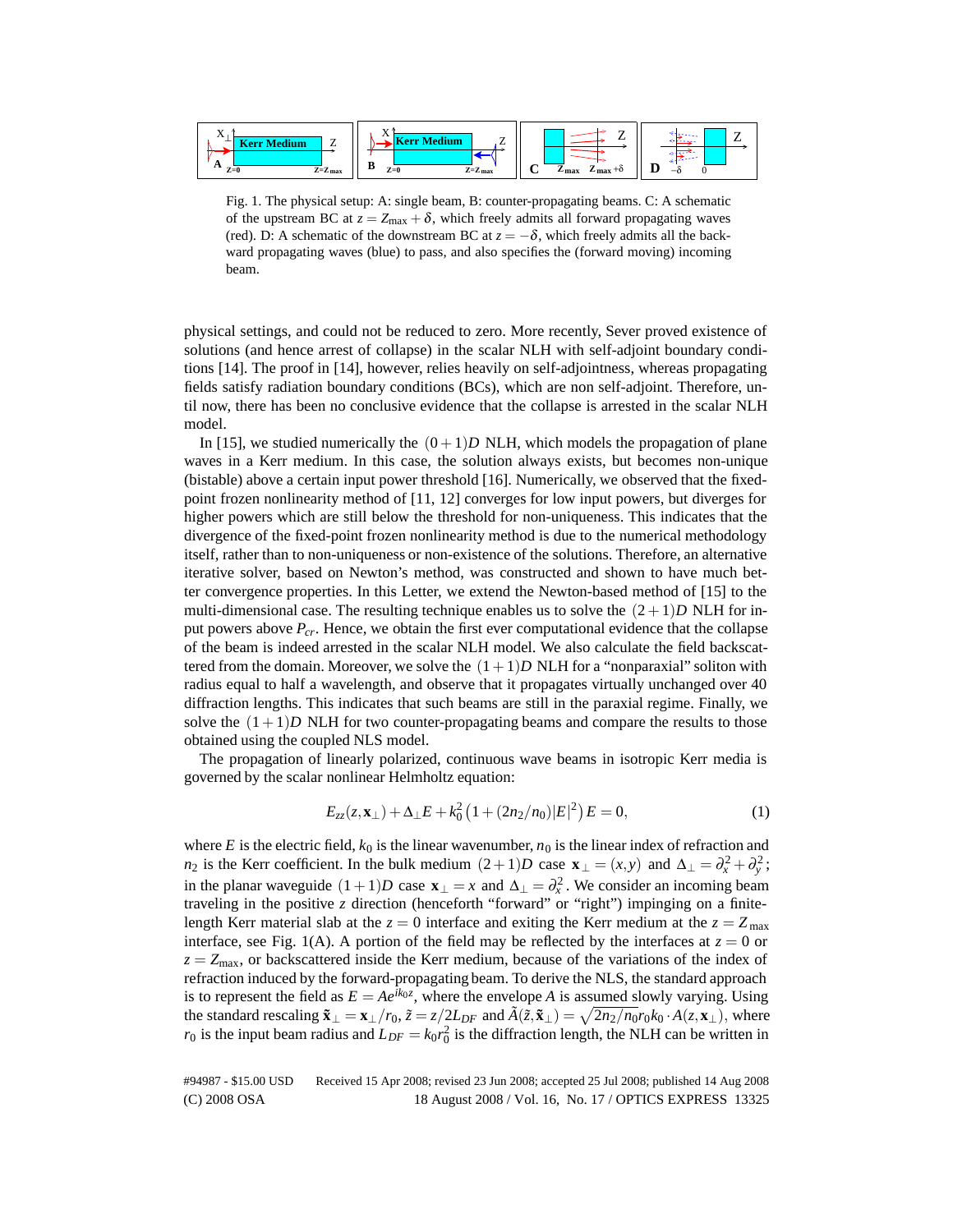the dimensionless form

$$
f^2 \tilde{A}_{\tilde{z}\tilde{z}}(\tilde{z}, \tilde{\mathbf{x}}_{\perp}) + i\tilde{A}_{\tilde{z}} + \Delta_{\perp} \tilde{A} + |\tilde{A}|^2 \tilde{A} = 0,
$$
\n(2)

where  $f^2 = (r_0 k_0)^{-2} = (\frac{\lambda_0}{2\pi r_0})^2$  is the *nonparaxiality parameter*. Typically  $\lambda_0 \ll r_0$  so that  $f^2 \ll 1$  and  $f^2 \tilde{A}_{\tilde{z}\tilde{z}} \ll \tilde{A}_{\tilde{z}}$ . Therefore, the paraxial approximation, which consists of neglecting  $f^2 \tilde{A}_{\tilde{z}\tilde{z}}$ , leads to the NLS

$$
i\tilde{A}_{\tilde{z}}(\tilde{z}, \tilde{\mathbf{x}}_{\perp}) + \Delta_{\perp}\tilde{A} + |\tilde{A}|^2 \tilde{A} = 0.
$$
 (3)

In our simulations, the  $(2+1)D$  NLH with cylindrical symmetry, i.e.,  $E = E(z, r)$  where  $r = |\mathbf{x}_\perp| = \sqrt{x^2 + y^2}$ , is approximated with a fourth order finite-difference scheme. The solution is computated for  $-\delta \le z \le Z_{\text{max}} + \delta$  in order to implement the BCs in the linear regions. At the material interfaces  $z = 0$  and  $z = Z_{\text{max}}$  where the index of refraction is discontinuous, Maxwell equations for a normal-incident field imply that  $E$  and  $E<sub>z</sub>$  are continuous across the interfaces. At  $z = Z_{\text{max}} + \delta$  we imposed the radiation BC that the field does not have any leftgoing component for  $z > Z_{\text{max}}$ , see Fig. 1(C). Similarly, at  $z = -\delta$  we implement the two-way radiation BC that for  $z < 0$  the field does not have right-going components except for the prescribed incoming beam which impinges on the interface  $z = 0$  with a transverse profile  $E_{inc}(r)$ , see Fig. 1(D). Because  $z = -\delta$  and  $z = Z_{\text{max}} + \delta$  are outside the Kerr slab, the field propagation there is linear, which simplifies the implementation of the radiation BCs, see [11, 12] for more details. The discretized system of nonlinear algebraic equations is solved using Newton's method  $[15]$ .

In order to focus on the effects of the Kerr nonlinearity, the values of  $n<sub>0</sub>$  in the Kerr medium  $(0 \le z \le Z_{\text{max}})$  and in the surrounding linear medium ( $z < 0$  and at  $z > Z_{\text{max}}$ ) are chosen to be equal, so that to eliminate the reflections due to discontinuity of  $n_0$  at the interfaces. However, discontinuities in the nonlinear coefficient are not eliminated, and are a source of reflections at  $z = 0$ ,  $Z_{\text{max}}$ . Our numerical method can be applied to the case of different  $n_0$  with no change [15]. Note that, since we solve the NLH in non-dimensional form, *simulations in this Letter are valid for any physical value of*  $k_0$ , $n_0$ , $n_2$  that corresponds to the same dimensionless quantities  $f^2$  and  $P/P_{cr}$ .

The  $(2+1)D$  NLH (1) was solved for an incoming collimated Gaussian beam  $E_{inc}$  =  $(\sqrt{2n_2/n_0}r_0k_0)^{-1}e^{-(r/r_0)^2}$  of radius  $r_0 = 1.27\lambda_0$ , corresponding to nonparaxiality parameter of  $f^2 = (k_0 r_0)^{-2} = 1/64$ , and input power of  $P = 1.29 P_{cr}$ . The NLH solution initially selffocuses, until  $z \approx 0.8L_{DF}$  where the collapse is arrested, after which the solution defocuses, see Fig. 2(A). The corresponding NLS solution collapses at  $z_c = 0.68L_{DF}$ , see Fig. 2(C). This comparison of the NLH and NLS provides a direct numerical evidence that *collapse is arrested in the scalar NLH model*.

The fast oscillations of  $|E|^2$  in the *z* direction in Fig. 2(A) are not a numerical artifact, but rather account for the actual physics. Indeed, let us first note that a part of the forwardpropagating wave is reflected backwards by the material interfaces at  $z = 0$  and  $z = Z_{\text{max}}$ . In addition, since the forward propagating beam induces changes in the refraction index, part of the beam may be backscattered inside the Kerr medium. The presence of both forward and backward traveling fields, i.e,

$$
E \approx A e^{ik_0 z} + B e^{-ik_0 z},\tag{4}
$$

implies that  $|E|^2 \approx |A|^2 + |B|^2 + 2\text{Re}(AB^*e^{i2k_0z})$ . Hence,  $|E|^2$  should undergo oscillations with wavenumber  $\sim 2k_0$ . Note that the analytical solutions of the  $(0+1)D$  NLH also exhibit these  $2k_0$  intensity oscillations [16]. The prediction that the intensity undergoes  $2k_0$  oscillations implies that the index of refraction also oscillates. In other words, the backward traveling field induces a 2*k*<sup>0</sup> Bragg grating. This prediction may be tested by pump-probe experiments. In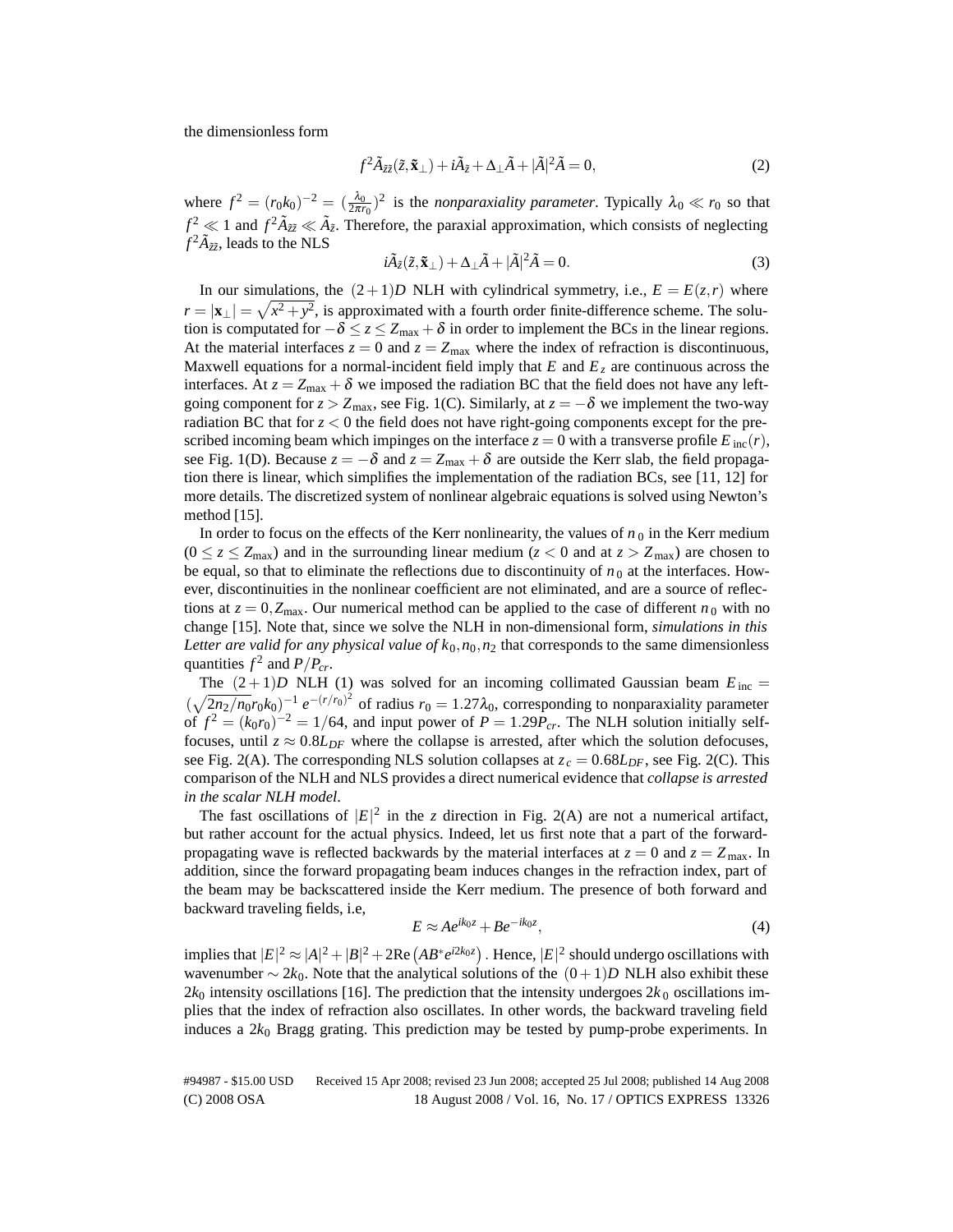

Fig. 2. (color online) Arrest of collapse in the  $(2+1)D$  NLH. A:  $|E|^2$ . B:  $S_z$ . C: comparison of normalized on-axis  $|E|^2$  (blue solid),  $S_z$  (red dashed), and NLS solution (black dotted)



Fig. 3. (color online) NLH solutions with  $r_0/\lambda_0 = \frac{3}{\pi}$  (blue, dots),  $\frac{4}{\pi}$  (red, dash) and  $\frac{6}{\pi}$  (green, solid). Solid black line is the NLS solution. A: Normalized on-axis intensity  $|E/E(z=0)|^2$ . B: Normalized on-axis Poynting flux  $S_z/S_z(z=0)$ . C: Transverse profile of the backward field at  $z = 0-$ .

order to find a smoother representation of the solution, recall that for the NLS (3) the conserved beam power is  $P_{NLS} = \int |\tilde{A}|^2 d\tilde{\mathbf{x}}_\perp$ . For the NLH (1), however, the conserved beam power is  $P_{NLH} = \int S_z d\mathbf{x}_\perp$ , where  $\mathbf{S} = k_0 \text{Im}(E^* \nabla E)$  is the energy flux, or Poynting vector, and  $S_z = k_0 \text{Im} (E^* \frac{\partial E}{\partial z})$  is its *z*-component. Specifically, for the field (4) the value of  $S_z$  reduces to the flux difference  $S_z \approx k_0^2 (|A|^2 - |B|^2)$ . It is therefore much smoother than  $|E|^2$ , and provides a "more natural" depiction of the NLH solution, as confirmed by comparing  $S_z$  of Fig. 2(B) with  $|E|^2$  of Fig. 2(A). The energy flux  $S_z$  shows the arrest of collapse and the focusing-defocusing dynamics more clearly, see also Fig. 2(C).

In order to analyze the effect of the nonparaxiality parameter  $f^2$ , in Fig. 3 we fix the wavelength and vary the input beam radius  $r<sub>0</sub>$  (while keeping the power unchanged) so that  $f^{-2} = 36$ , 64, and 144. All the NLH solutions initially follow the collapsing NLS solution, but later the collapse is arrested and the solution defocuses. As expected, for a wider input beam (lower nonparaxiality), the deviations from the NLS solution and the arrest of collapse occur later, and the maximum self-focusing is higher. Again we see that  $|E|^2$  has  $2k_0$  oscillations (whose magnitude increases as the input beam becomes more nonparaxial), while the energy flux  $S_z$  is smooth.

Our numerical algorithm for solving the NLH also enables the computation of backscattering from the Kerr medium. In Fig. 3(C), we present the backward propagating field profiles for the previous three solutions, just before the material interface at  $z = 0$ . To the best of our knowledge, *this is the first ever calculation of the backscattered field of collapsing beams,* which is due to backscattering from inside the Kerr medium and reflections from the nonlinear interface. As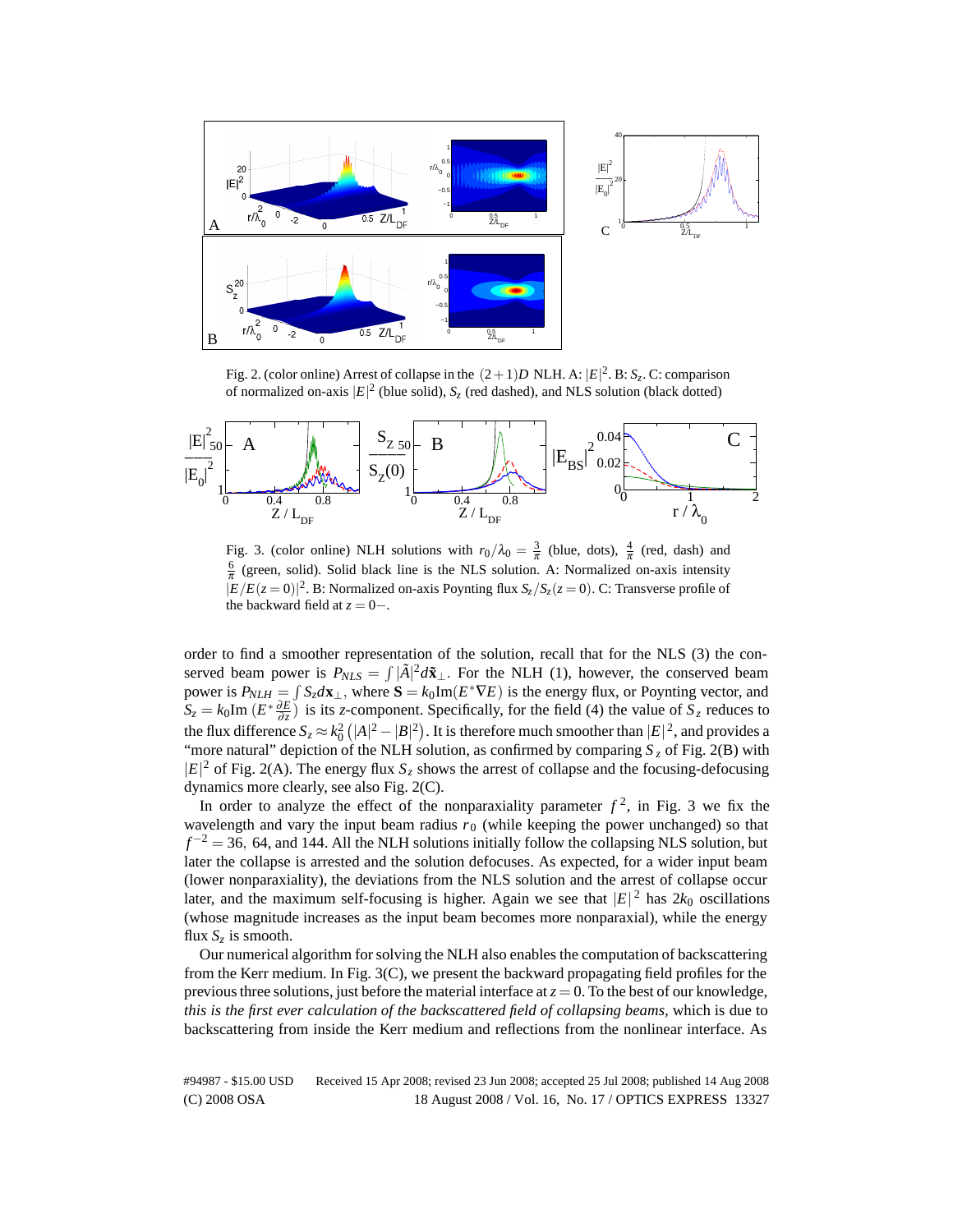

Fig. 4. (1+1)D NLH soliton with  $r_0 = \frac{\lambda_0}{2}$  propagating over  $40L_{DF}$ . A:  $S_z$ . B: On-axis  $|E|^2$ .

the input beam radius  $r_0$  decreases, the power of the backscattered field increases from  $0.46\%$ to 0*.*63%*,* to 2*.*1% of the incoming beam power. This, as well as a comparison of magnitudes of oscillations in Figure 3(A), shows that the backscattered field increases as the input beam becomes more nonparaxial.

In  $(1+1)D$  configurations, the NLS possesses stable soliton solutions. It is generally believed that the paraxial approximation breaks down when the beam width becomes comparable to  $\lambda_0$  and that, therefore, no solitons of such narrow width exist. To see that this is not the case, the  $(1+1)D$  NLH (1) is solved for the incoming NLS-soliton profile  $E_{\text{inc}} =$  $(\sqrt{2n_2/n_0r_0k_0})^{-1}$  sech $(x/r_0)$  with width  $r_0 = \lambda_0/2$ , impinging on a Kerr slab of finite length  $Z_{\text{max}} = 40L_{DF}$ . As in the  $(2 + 1)D$  case, we impose continuity of *E* and  $E_z$  at the material interfaces  $z = 0$  and  $z = Z_{\text{max}}$ , and apply the radiation BCs in the linear regions at  $z = -\delta$ and  $z = Z_{\text{max}} + \delta$ . The solution inside the Kerr-slab resembles a "nonparaxial soliton" which propagates virtually unchanged, see Fig. 4(A). We note that even for such a narrow beam, the nonparaxiality parameter is still moderate, as  $f^2 = 1/\pi^2 \approx 0.1$ , which may explain why there there still exist soliton-like solutions. Similarly to the  $(2+1)D$  case, because a part of the forward propagating beam is backscattered,  $|E|^2$  exhibits the fast  $2k_0$  oscillations (Fig. 4(B)), while  $S_z$  is smooth. In this case, the backscattered field leads to 10% oscillations in  $|E|^2$ .

Posada, McDonald and New [17, 18] studied solutions of the  $(1+1)D$  Helmholtz equation over a semi-infinite Kerr medium, of the form  $A(z, x) = (\sqrt{2n_2/n_0}r_0k_0)^{-1}$  sech $(x/r_0) \cdot e^{ic \cdot z}$ . In later works they found similar stationary states for different nonlinearities [19, 20]. These solutions do not have any backward propagating components. In contrast, for the finite-length Kerr medium simulation of Fig 4, some backward moving waves must exist, because of reflections from the material discontinuity at  $z = Z_{\text{max}}$ , and the full NLH as a boundary-value problem must be solved.

Another  $(1+1)D$  configuration of recent interest is that of counter-propagating beams, when a right traveling soliton impinges at the left interface and a left traveling beam impinges at the right interface (Fig. 1(B)). This configuration was analyzed numerically by Cohen et al.[5] using a coupled NLS system, which is derived from the NLH by employing the paraxial approximation and further assuming that asynchronous terms of the Kerr nonlinearity can be neglected. In doing so, the BCs should simultaneously account for the coupled incoming and outgoing fields at each interface. As noted in [5], these BCs can only be approximately accommodated in the coupled NLS model. In contrast, they can be fully implemented in the NLH model, without any approximation. Figure 5 presents our solution of the NLH for counter-propagating beams of radius  $r_0 = \lambda_0$  that enter a Kerr material slab at the opposite interfaces with a transverse displacement of  $d = 4.4\lambda_0$ , and propagate over  $10L_{DF}$ . It shows that the beams are slightly attracted toward each other and also become wider as they propagate. The results are in close agreement with the coupled NLS model, see Fig. 5(B). Therefore, the more comprehensive NLH model confirms the validity of the coupled NLS model for counter-propagating beams even for the "extreme" parameters of  $r_0 = \lambda_0$  and  $d = 4.4\lambda_0$ .

In this work, we solve the scalar NLH (1), which is the simplest model for the propagation